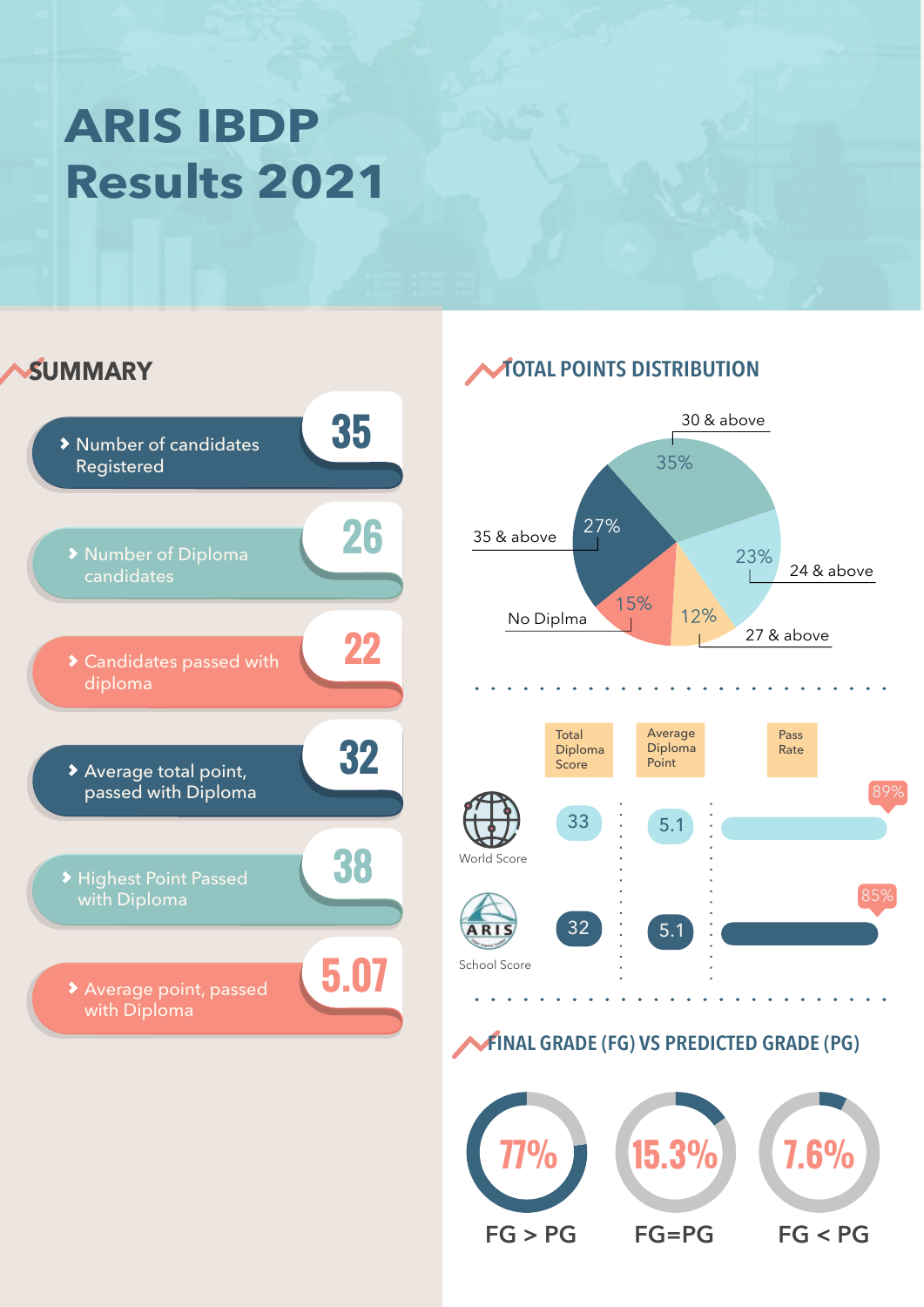

# **THE ALTERNATIVE** IB RESULTS 2021



**8%** Significant mental health challenge / event yet received Diploma



Took Regular one on one Counseling Session yet Received Diploma with 30 points and above





**5** 8 **14%** Attended intensive Counselling session yet **5** 8 improved final grade in subjects in Course



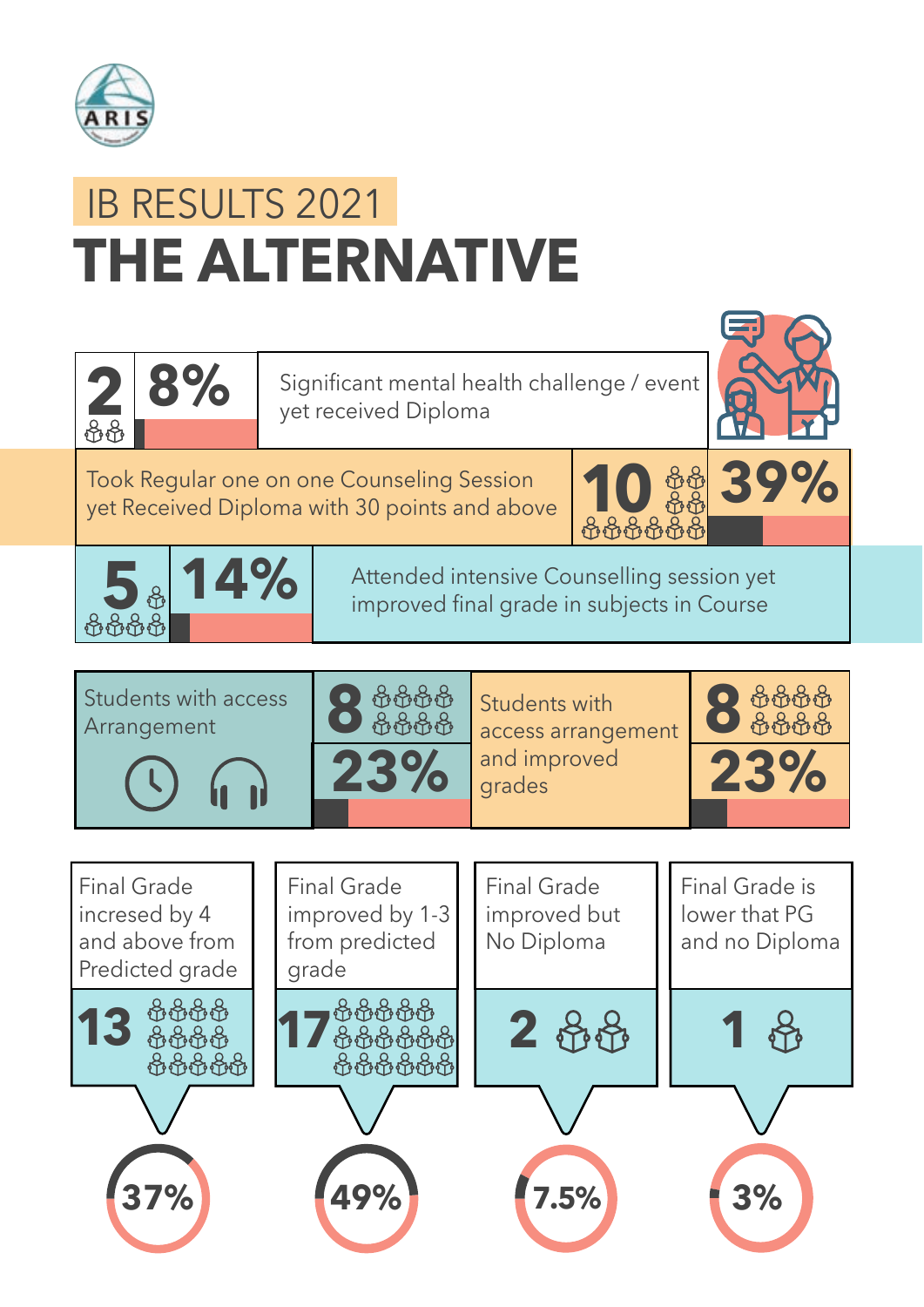### **ARIS IBMYP Results 2021**

### **SUMMARY**

| Number of<br>candidates<br>registered in<br>the session | Number of<br>subject entries<br>in the session | Number of<br>candidates<br>who<br>successfully<br>obtained the<br>certificate | Average<br>points<br>obtained<br>who obtained<br>the certificate | by candidates Highest points<br>awarded to a<br>candidate | Average grade<br>obtained at<br>the school by<br>candidates<br>who obtained<br>the certificate | Number of<br>subjects above<br>the World<br>Average |
|---------------------------------------------------------|------------------------------------------------|-------------------------------------------------------------------------------|------------------------------------------------------------------|-----------------------------------------------------------|------------------------------------------------------------------------------------------------|-----------------------------------------------------|
| 34                                                      | 310                                            | 16                                                                            | 40                                                               | 50                                                        | 4.93                                                                                           | 5                                                   |